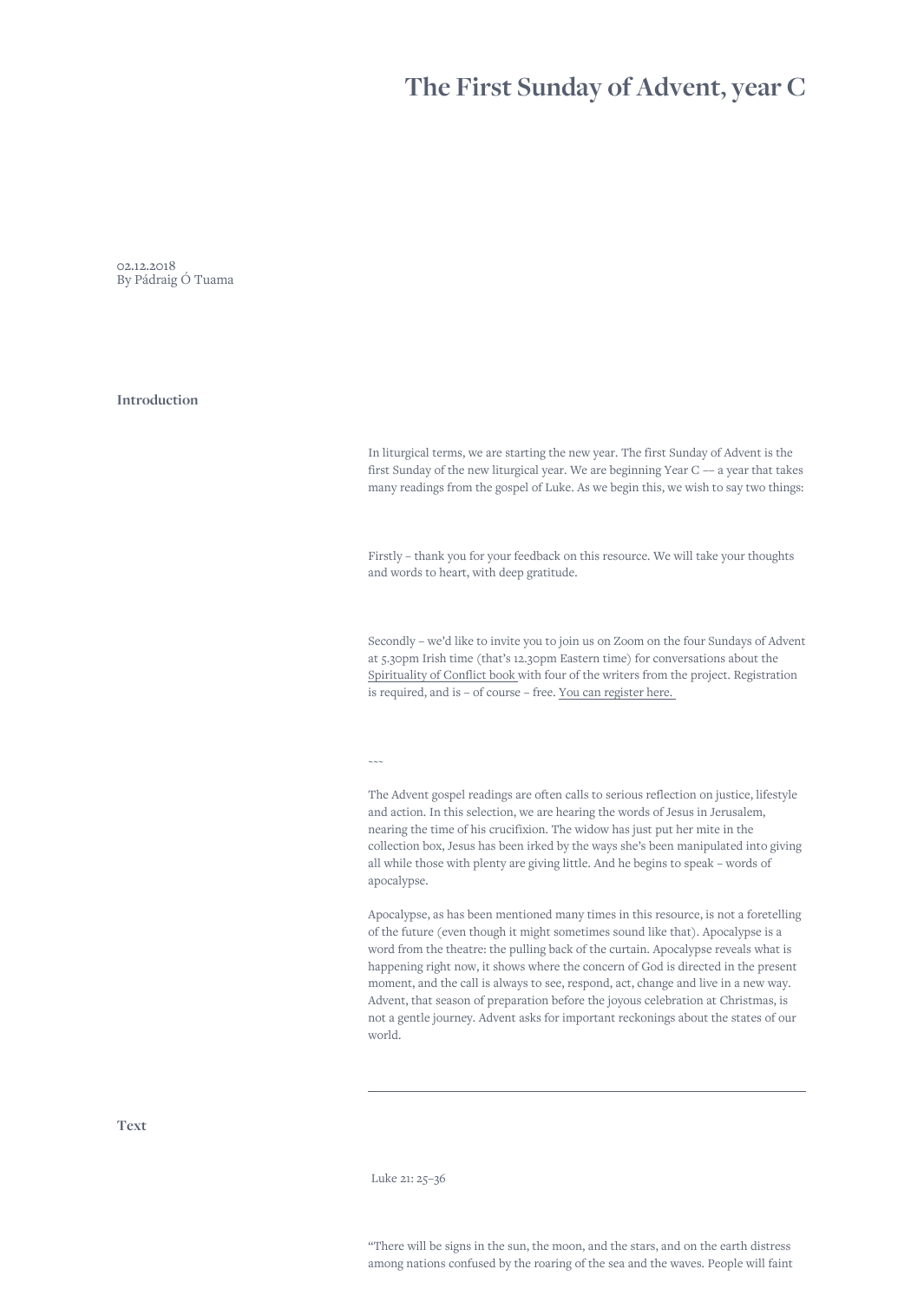from fear and foreboding of what is coming upon the world, for the powers of the heavens will be shaken. Then they will see 'the Son of Man coming in a cloud' with power and great glory. Now when these things begin to take place, stand up and raise your heads, because your redemption is drawing near."

Then he told them a parable: "Look at the fig tree and all the trees; as soon as they sprout leaves you can see for yourselves and know that summer is already near. So also, when you see these things taking place, you know that the kingdom of God is near. Truly I tell you, this generation will not pass away until all things have taken place. Heaven and earth will pass away, but my words will not pass away.

"Be on guard so that your hearts are not weighed down with dissipation and drunkenness and the worries of this life, and that day catch you unexpectedly, like a trap. For it will come upon all who live on the face of the whole earth. Be alert at all times, praying that you may have the strength to escape all these things that will take place, and to stand before the Son of Man."

## **Comment**

 This week's reading from Luke has often been used to speak about the End Times. Depending as to one's tradition, there are different ways that the End Times have been discussed. Certainly, in the first hundred years of the young Christian communities, it was thought that Jesus would return imminently. When he didn't, a crisis emerged, and people had to re–examine their theologies of death, and being on the earth, and living.

In the past 100 years, there has been the increase – in some Western Christianities – in the imagination that Jesus will return at some point in the future, leading to dramatic show–downs.

Both of these imaginations take a particularly linear view of time.

However, this is only one understanding of time.

In much literature, imagination, and in many cultures around the world, it is understood that time moves in multiple ways, one of which is in a circle. Taken this way, the proposal is that the End Times are always with us, and that communities who heed the gospel should also heed the world. They should be attentive to the signs of their century, the events happening in the here–and–now, and rather than using their faith to abscond or abdicate from such events, should be motivated to engage because of their faith.

The lectionary gospel text for this week demonstrates signs by how they'll be made visible in the world: looking at distress on the earth among nations, roaring of the sea, waves, foreboding, gathering clouds, and the sun. Is this a description from the gospels? Or is it a description of our world in 2021 groaning under climate change? Yes. And yes.

How many more signs do we need to see? Jesus was alert to the crisis of his century: how to have a practice of faith that knew how to act under the ache of empire and Roman dominance. The text calls us to many things today: enactment of justice in light of racial and gender discrimination; enactment of new lifestyles under the ache of climate emergencies; reform of government and corporate imaginations and their taxations and resource–usage as the planet groans for sustainability.

Be on your guard, Jesus warns. It will come upon all who live on the face of the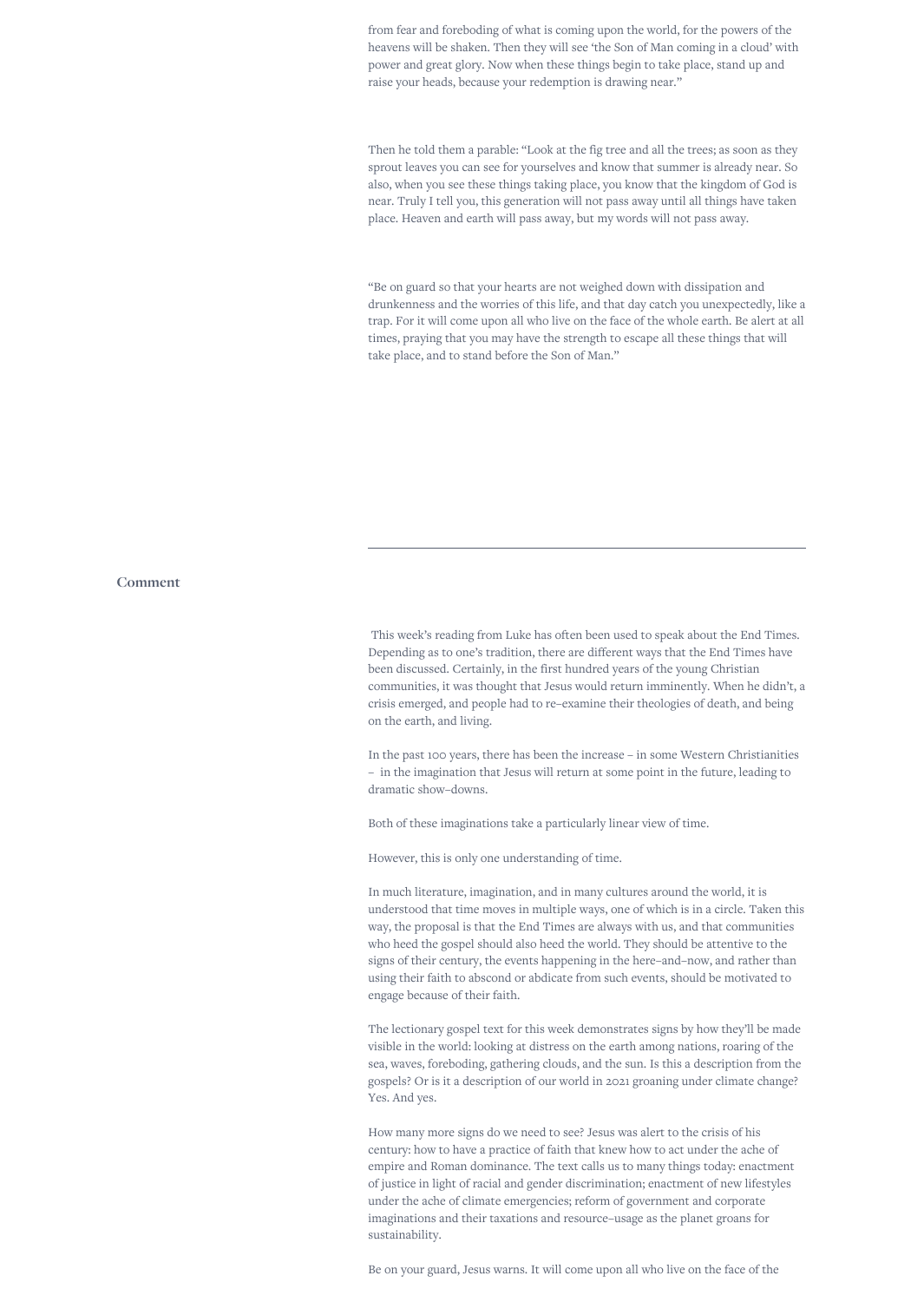whole earth. Yes. And yes.

In the face of enormity, it can be hard to know how to act. Recycling your milk cartons is all well and good, but unless mass scale changes happen in energy industries, transportation, manufacturing and food, our recycled milk cartons won't do enough. However, enough individuals acting together to hold corporations, industries and governments to account and to pressure for mass–scale change, achievable reformation of their plastic usage, carbon–output and taxation means that the signs of the times can be understood as *signs*, rather than inevitabilities.

So many of the world's religious voices have been more and more active in recognising the sanctity of the earth, and the necessity of paying serious attention to the urgency for change. It calls for another imagination of time: not just whether we'll be fine in the next ten years, or twenty, but whether our children, grand– children, and their grand–children will have a planet that's inhabitable without catastrophic and regular weather crises. This is another imagination of time: curating the future by serious action now.

 If you are a member of a faith community and aren't a vocal supporter of the community's climate action plan, we would urge you to consider finding out how to join it.

Similarly, cities, international groups and others all have climate actions plans designed to lobby and put pressure on the industries most able to make the most change. Small individual actions are important, as they help us keep the urgency and motivation for campaigning for larger, mass–scale action to pay attention to the signs that are calling for our response.

Jesus of the Apocalypse When you saw manipulation you spoke directly to the people in power, speaking of the earth itself quaking. The earth is quaking now and we are in need of response. Help us – individually, collectively, in halls of government, church and other powers to respond to the shaking of the earth in the light of how we've treated it. Because this is our home and the home of generations to come. Amen.

**Further Reading**

We'd like to invite you to join us on Zoom on the four Sundays of Advent at 5.30pm Irish time (that's 12.30pm Eastern time USA) for conversations about the [Spirituality of Conflict book w](https://canterburypress.hymnsam.co.uk/books/9781786223999/what-were-you-arguing-about-along-the-way)ith four of the writers from the project.

Registration is required, and is – of course – free. [You can register here.](https://us06web.zoom.us/meeting/register/tZcpde2qqT8sGtPaveCorT1BhaP9V_nIXWrK) 

## **Response**

**Prayer**